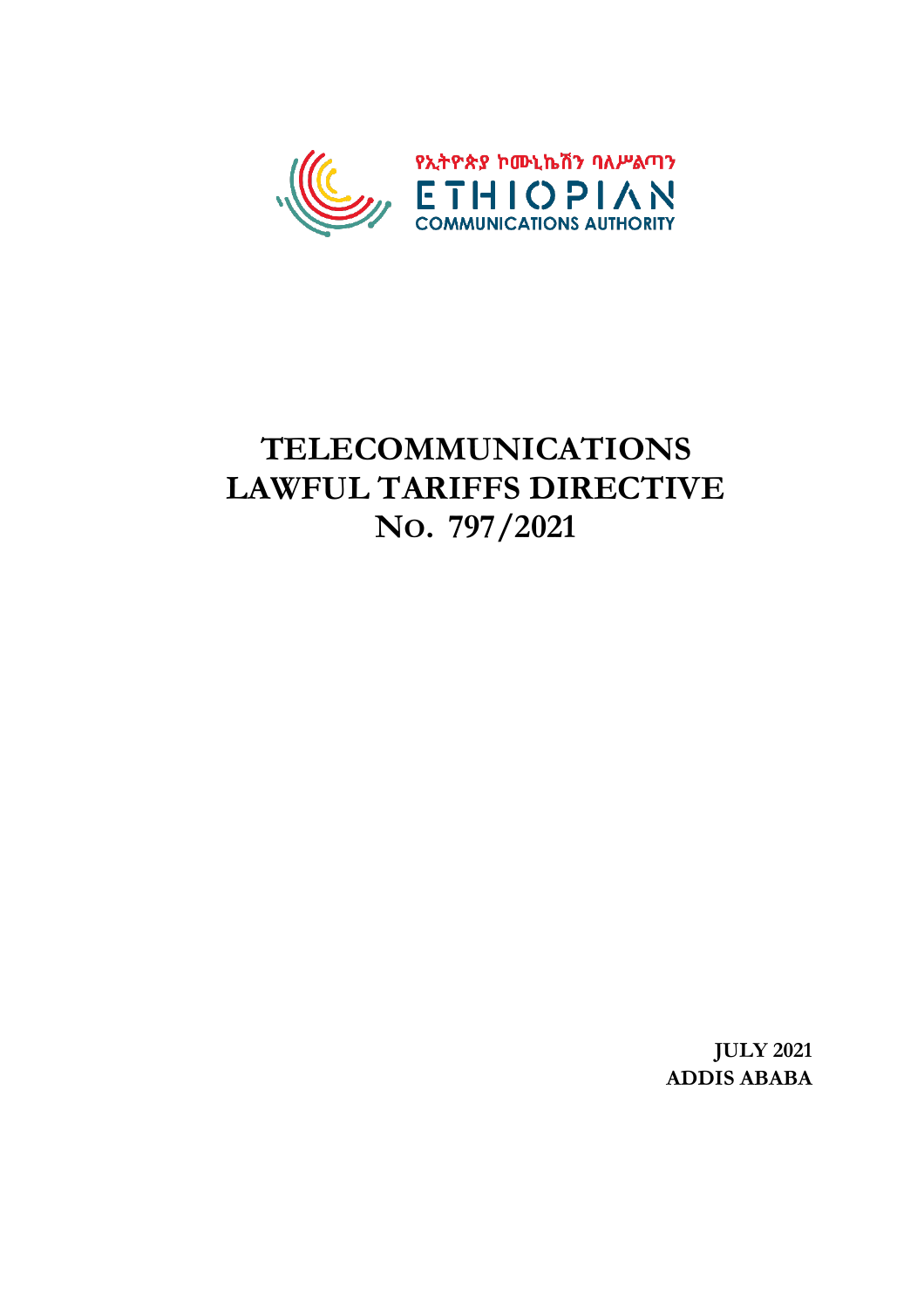#### **TELECOMMUNICATIONS LAWFUL TARIFFS DIRECTIVE**

WHEREAS it is important to establish a framework that provides clarity on the rules and procedures the Authority shall follow to assess the lawfulness of tariffs, intervene to set tariffs, and review the tariffs of Telecommunications Operators;

RECOGNIZING the necessity to provide clarity to Telecommunications Operators on how they shall notify the Authority about changing or introducing new tariffs;

GIVEN the necessity to prevent Telecommunications Operators from charging unlawful tariffs for their services;

NOW, THERFORE, in accordance with Articles 6(2), 6(6), 45(5), and 46(1), of the Communications Service Proclamation, the Authority hereby issues this Telecommunications Lawful Tariffs Directive.

# **PART ONE GENERAL**

# **1. Short Title**

This Directive may be cited as the "Telecommunications Lawful Tariffs Directive No. 797/2021."

# **2. Definitions**

In this Directive, unless the context otherwise requires:

- 1) "**Active Infrastructure**" means the elements or components on the active layer of a Telecommunications Network, including, but not limited to, antennas, switches, servers, databases, radio access nodes, and transmission equipment.
- 2) "**Authority**" means the Ethiopian Communications Authority established under the Communications Service Proclamation No. 1148/2019.
- 3) "**Collocation**" means the placement of network equipment or systems that are used for service provision by a Telecommunications Operator together with network equipment or systems installed at premises of other Telecommunications Operator at a technically feasible location on the basis of agreement reached between them.
- 4) "**Controlled Tariff**" means a tariff for a service or a bundle of services, where the Authority has determined that the Telecommunications Operator providing those services holds Significant Market Power in a relevant market for those services.
- 5) "**Controlled Retail Tariff**" means a tariff of a Retail Service provided by any Telecommunications Operator that has been found to hold Significant Market Power in a relevant market for the Retail Service.
- 6) "**Controlled Wholesale Tariff**" means a tariff of Wholesale Services provided by any Telecommunications Operator that has been found to hold Significant Market Power in a relevant market for the wholesale service.
- 7) "**Downstream Operation**" means the business operations of a Vertically Integrated Operator that concerns with the supply of Retail Services, as if the supply of Retail Services were carried out by a legally separate entity.
- 8) "**Downstream Retail Cost**" means the cost of the Downstream Operation.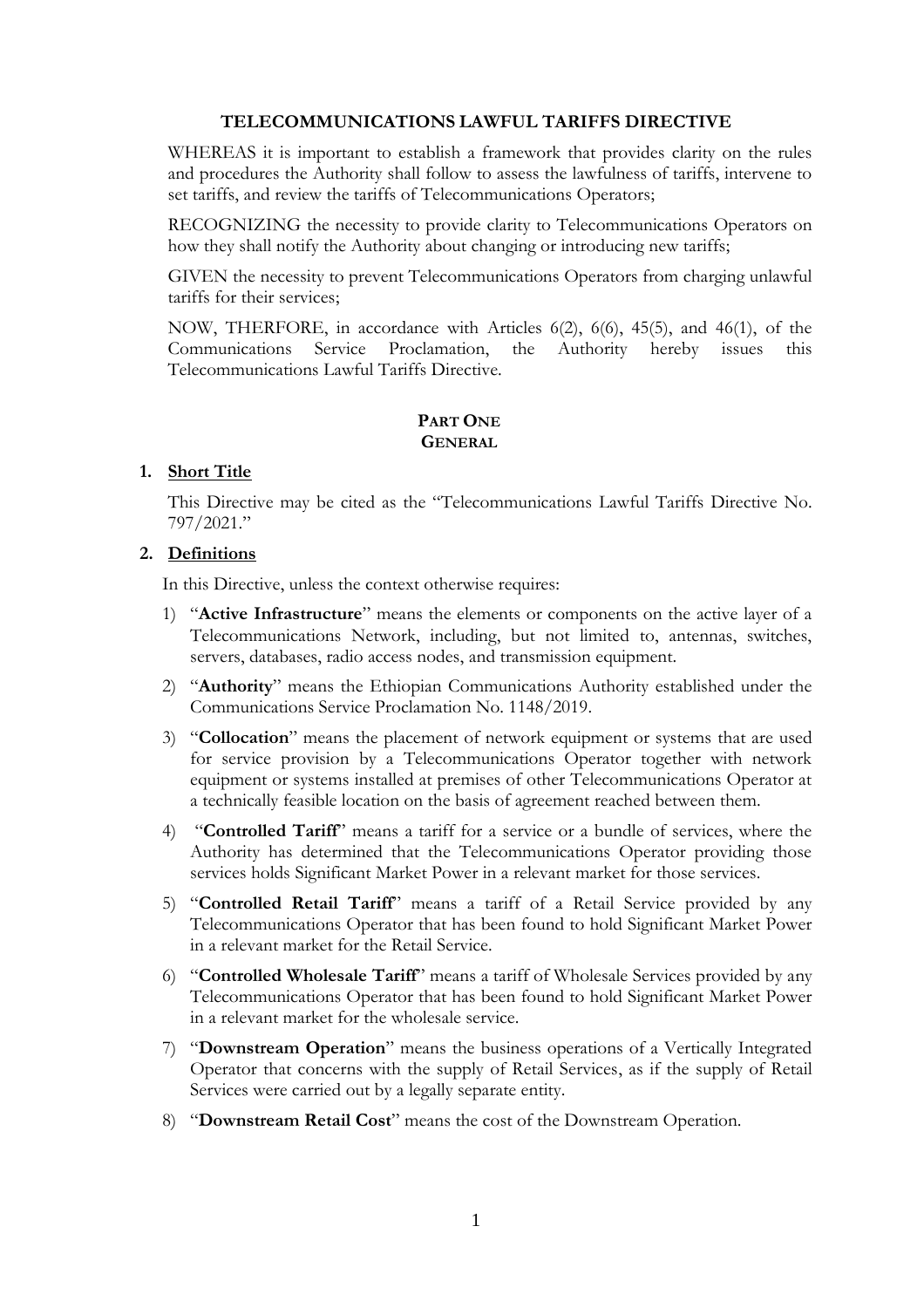- 9) "**Infrastructure Sharing**" means various kinds of arrangements to share an infrastructure sharing and collocation provider's active and passive infrastructure, including, but not limited to, the sharing of network elements, antennas, switches, radio access nodes, systems, equipment, facilities, premises or rights of way, with an infrastructure sharing and collocation seeker, subject to an agreement between the parties.
- 10) "**Margin Squeeze**" means the occurrence when an Operator with Significant Market Power in a relevant retail market who also supplies an essential Wholesale Service to a competitor in a retail market, sets its retail tariff and/or wholesale tariff, such that, the difference between the retail tariff and the wholesale tariff of the corresponding Wholesale Service, would not allow an efficient retail competitor to sustain a competing service.
- 11) "**Notifying Party**" means a Telecommunications Operator that submits a written notification to the Authority seeking approval to introduce or change a Controlled Tariff.
- 12) "**Passive Infrastructure**" means infrastructure that is not part of the active layer of a Telecommunications Network, including but not limited to, sites, buildings, shelters, towers, masts, poles, ducts, trenches, electric power supply, and air conditioning.
- 13) "**Predatory Pricing**" means where an operator with Significant Market Power deliberately incurs losses or forego profits in the short term, with the intention of foreclosing or be likely to foreclose, a competitor or potential competitor.
- 14) "**Retail Service**" means a Telecommunications Service that is provided to the end user or subscriber and not to another Telecommunications Operator.
- 15) "**Significant Market Power (SMP)**" means the ability to materially affect the price or supply in the relevant market for communications service as a result of either control over essential facilities or use of a Person's position in the market.
- 16) "**SMP Operator**" or a "Telecommunications Operator with SMP" means a Telecommunications Operator that has been determined by the Authority to hold Significant Market Power in a relevant market either acting individually or jointly with others, it enjoys a position equivalent to dominance, that is to say a position of economic strength affording it the power to behave to a noticeable extent independently of competitors, customers, and ultimately consumers.
- 17) "**Vertically Integrated Operator**" means a Telecommunications Operator that provides Wholesale and Retail Services.
- 18) "**Wholesale Service**" means a Telecommunications, Collocation, or Infrastructure Sharing Service, that is provided to another Telecommunications Operator.
- 19) "**Working Days**" means business working days only and shall not include Saturday, Sunday and any day that has been declared to be a public holiday by the Federal Democratic Republic of Ethiopia.

# **3. Objectives**

The objectives of this Directive are to:

1) Provide clarity on the rules and procedures the Authority shall follow to assess the lawfulness of tariffs, intervene to set tariffs, and review the tariffs of Telecommunications Operators pursuant to Articles 45 and 46 of the Proclamation.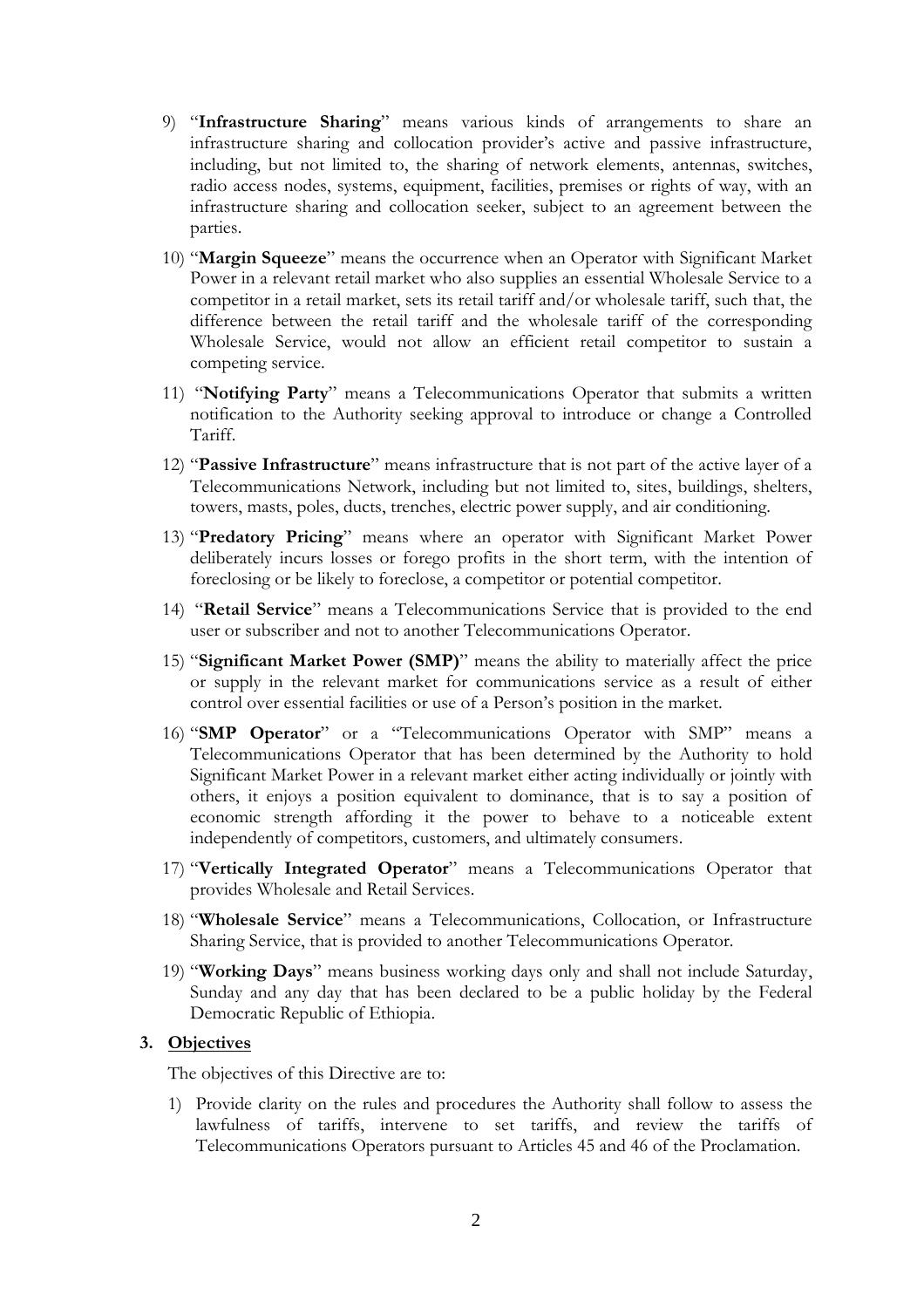- 2) Provide clarity on the rules Telecommunications Operators shall follow to notify the Authority, when required, about changing or introducing new tariffs.
- 3) Prevent Telecommunications Operators from charging unlawful tariffs for their services.

#### **4. Scope of Application**

- 1) This Directive applies to tariffs of Telecommunications, Collocation, and Infrastructure Sharing services.
- 2) This Directive applies to all Telecommunications Operators in the Federal Democratic Republic of Ethiopia. However, some provisions, when specified, are only applicable to Operators with Significant Market Power ("SMP") in a relevant market.

#### **PART TWO ROLE OF THE AUTHORITY**

# **5. Role of the Authority**

- 1) The Authority shall:
	- a) Endeavor to increase the transparency and ensure the lawfulness of tariffs from all Telecommunications Operators;
	- b) Provide a high degree of certainty on the standards and procedures, to assess and set lawful tariffs; and,
	- c) Review from time to time, the lawfulness of tariffs from any Telecommunications Operator; and regulate the tariffs of services, when needed, to ensure their lawfulness.
- 2) The Authority may:
	- a) Direct a Telecommunications Operator with Significant Market Power, to delay the effectiveness of any tariff in a relevant market, until the Authority has approved it, in accordance with Article 45 (4) of the Proclamation; and,
	- **b)** Intervene on its own instance, or when requested by a party, to determine the lawfulness of tariffs of any Telecommunications Operator.

#### **PART THREE GENERAL PRINCIPLES OF LAWFUL TARIFFS**

#### **6. General Principles of Lawful Tariffs**

- 1) Pursuant to Article 45 (1) of the Proclamation, all Telecommunications Operators shall charge justifiable and reasonable charges that are not unduly discriminatory among users or classes of users.
- 2) Tariffs shall be publicized or disclosed in a transparent way, so that a buyer shall have full information about one-off charges, recurring charges, and discounts.
- 3) Tariffs shall take into account the underlying costs of providing a product or service.
- 4) Tariffs of similar Retail Services, sold under similar terms and conditions, shall be similar among buyers or classes of buyers.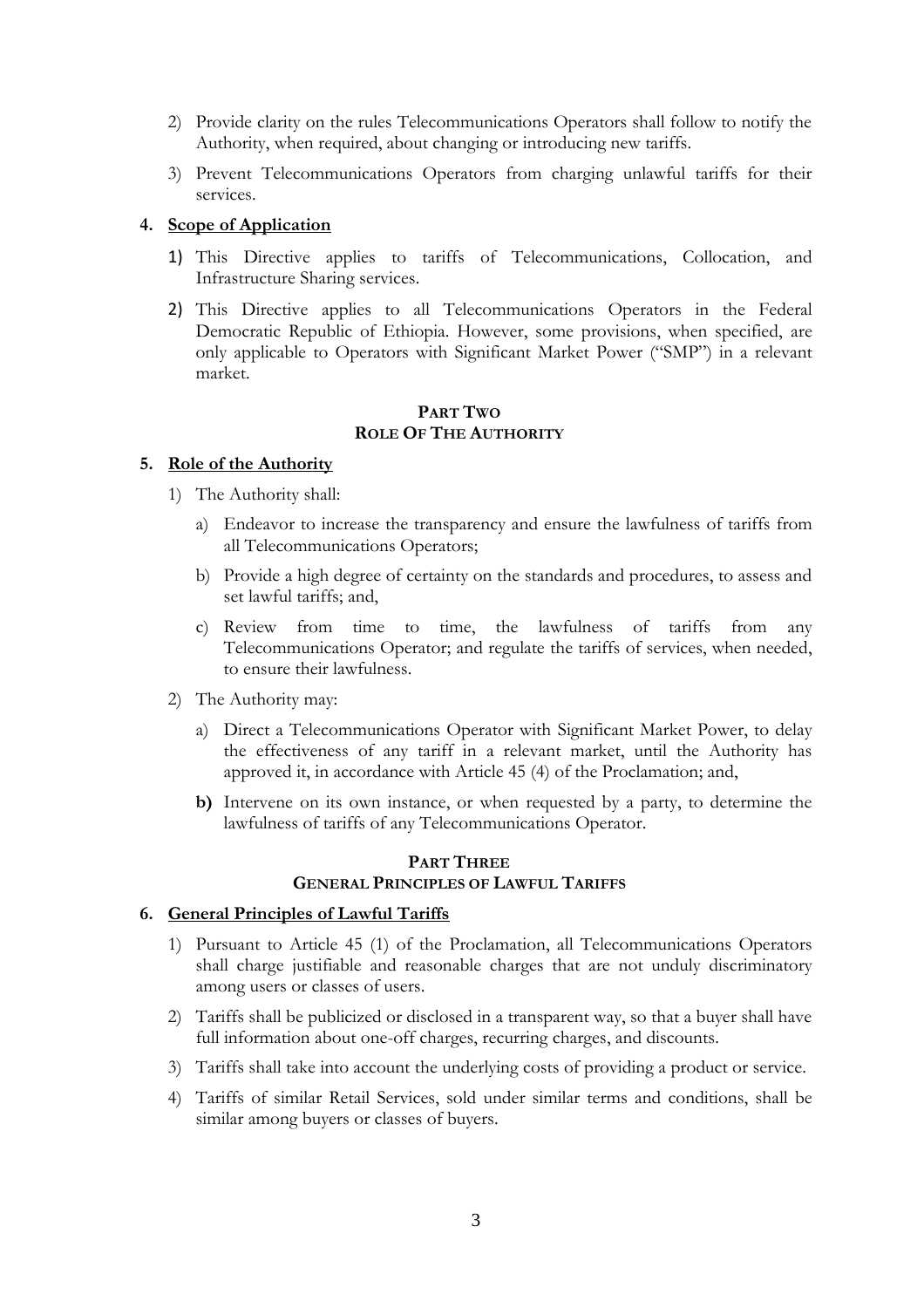5) A Vertically Integrated Operator that provides a similar Wholesale Service to itself and to another operator, shall provide that service under similar terms and conditions.

#### **PART FOUR**

# **FILLING AND APPROVAL OF CONTROLLED TARIFFS**

# **7. Filing and Approval of Tariffs for Retail and Wholesale Services with Controlled Tariffs**

- 1) A Telecommunications Operator shall notify the Authority, and seek approval, whenever it intends to introduce or change a Controlled Tariff. Such notification shall also apply to the non-price terms that amount to a material change in the resulting tariff.
- 2) Upon receiving a written notification pursuant to Sub-Article (1) of this Article, the Authority shall within fifteen (15) working days to either:
	- a) Approve the filed tariff;
	- b) Request further information to the Notifying Party before making a decision; or
	- c) Not approve the filed tariff, stating in writing its reasons for the denial.
- 3) The Notifying Party shall not implement the filed tariff unless it has been approved by the Authority.
- 4) The Authority may, at its own instance, extend the time to review the filed tariff for an additional ten (10) working days.
- 5) If the Authority does not respond to the notification within the fifteen (15) working days period, or within the extended time, if applicable, such tariff shall be deemed approved.
- 6) The Notifying Party shall publish the approved tariff on its website no later than seven (7) days after the tariff has been approved.
- 7) Where the Authority does not approve a filed tariff, it shall either:
	- a) Instruct the Notifying Party that the filed tariff may not be implemented; or
	- b) Initiate a proceeding to review the Controlled Tariff to ensure their lawfulness pursuant to Article 46 of the Proclamation, this Directive, and any applicable Directive adopted by the Authority.
- 8) Notwithstanding any provision in this Directive, the approval of a Controlled Tariff does not exempt a Notifying Party from complying with the anti-competitive practices' provisions in Article 48 of the Proclamation, or any applicable Directive adopted by the Authority.

# **PART FIVE PRICING PRINCIPLES**

#### **8. Pricing Principles for Wholesale Services with Controlled Tariffs**

- 1) Controlled Wholesale Tariffs shall be:
	- a) Cost-oriented; and,
	- b) Not unduly discriminatory.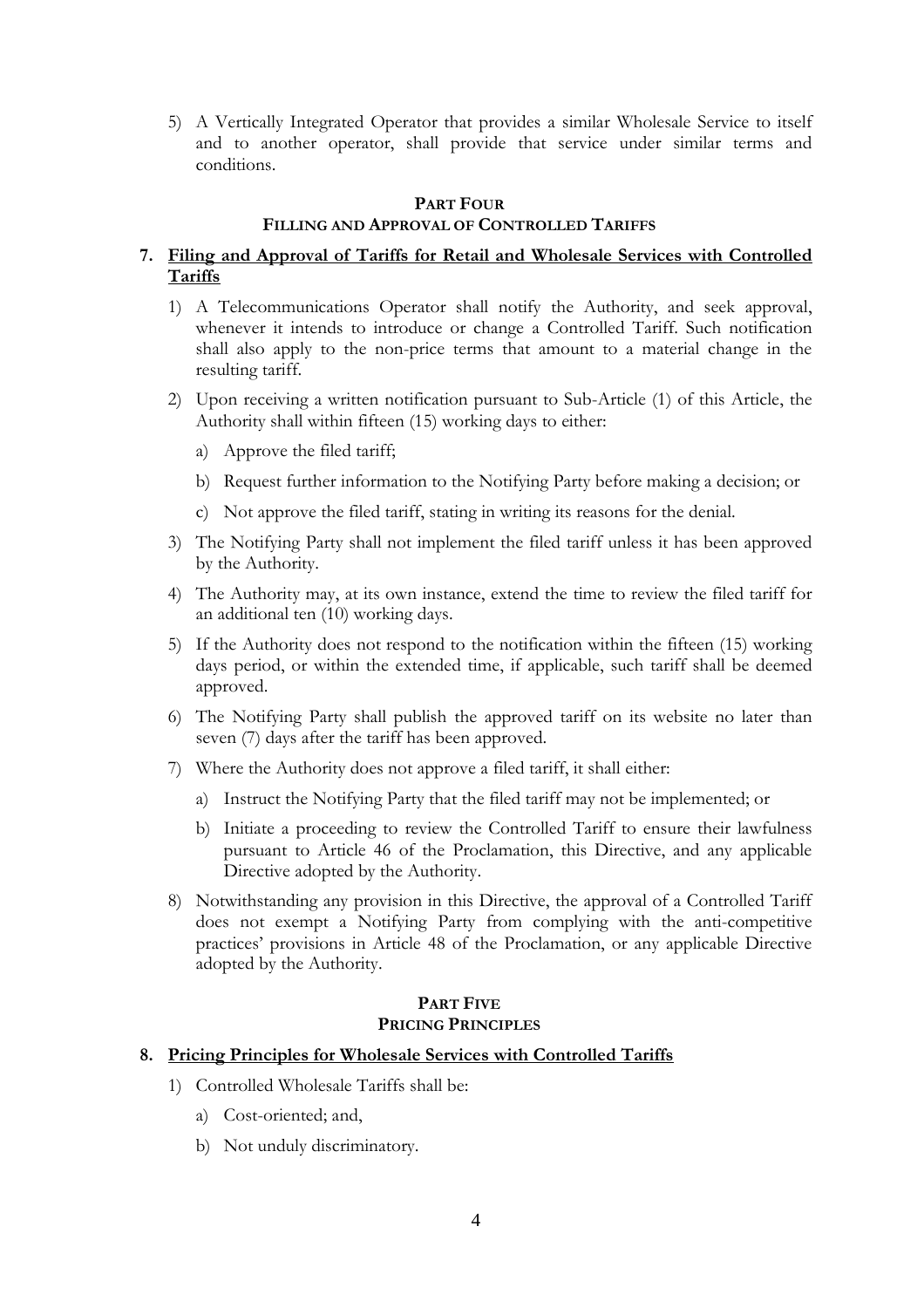- 2) To assess whether a Controlled Wholesale Tariff is cost-oriented, the Authority shall use, either:
	- a) A forward-looking incremental cost methodology, or
	- b) An international benchmark of relevant Wholesale Tariffs.
- 3) When assessing a Controlled Wholesale Tariff based on a forward-looking incremental cost methodology, the Authority shall apply the following principles:
	- a) Forward-looking costs shall refer to the costs an Efficient Operator would incur to provide a given service.
	- b) The cost basis shall be established by using any of the following cost modelling methods:
		- i) Fully allocated costs;
		- ii) Long-run incremental cost (LRIC); or,
		- iii) Long-run incremental cost plus (LRIC+), which allows for joint and common costs.
- 4) When assessing a Controlled Wholesale Tariff based on international benchmarks, the Authority shall use data from:
	- a) Countries that have used a forward-looking incremental cost methodology to set the tariff of a comparable service; and,
	- b) Countries that can reasonably be regarded as comparable to Ethiopia.
- 5) Where the Authority has not able to obtain reliable information to assess a Controlled Wholesale Tariff by using any of the options provided in Sub-Articles (3) and (4) of this Article, the Authority may consider a settlement-free approach to set such tariff, if:
	- a) The provider of the Wholesale Service receives a comparable Wholesale Service from the other party to an agreement; or,
	- b) The Authority has determined the settlement-free approach to be reasonable.
- 6) A Controlled Wholesale Tariff shall be deemed unduly discriminatory if a provider of the corresponding Wholesale Service charges a different rate to different operators for similar services provided under similar terms and conditions, unless this can be justified by differences in costs or expected costs, of providing the services.
- 7) A Controlled Wholesale Tariff shall be deemed unduly discriminatory, if a Vertically Integrated Operator providing the corresponding Wholesale Service, self-supplies its Downstream Operation at a lower cost than it charges other operators for that same or similar Wholesale Service.
- 8) When assessing the cost of self-supplying the relevant Wholesale Service referred in Sub-Article (7) in this Article, the Authority shall apply the forward-looking incremental cost methodology from Sub-Article (3) in this Article, to impute costs to the self-supplied Wholesale Service.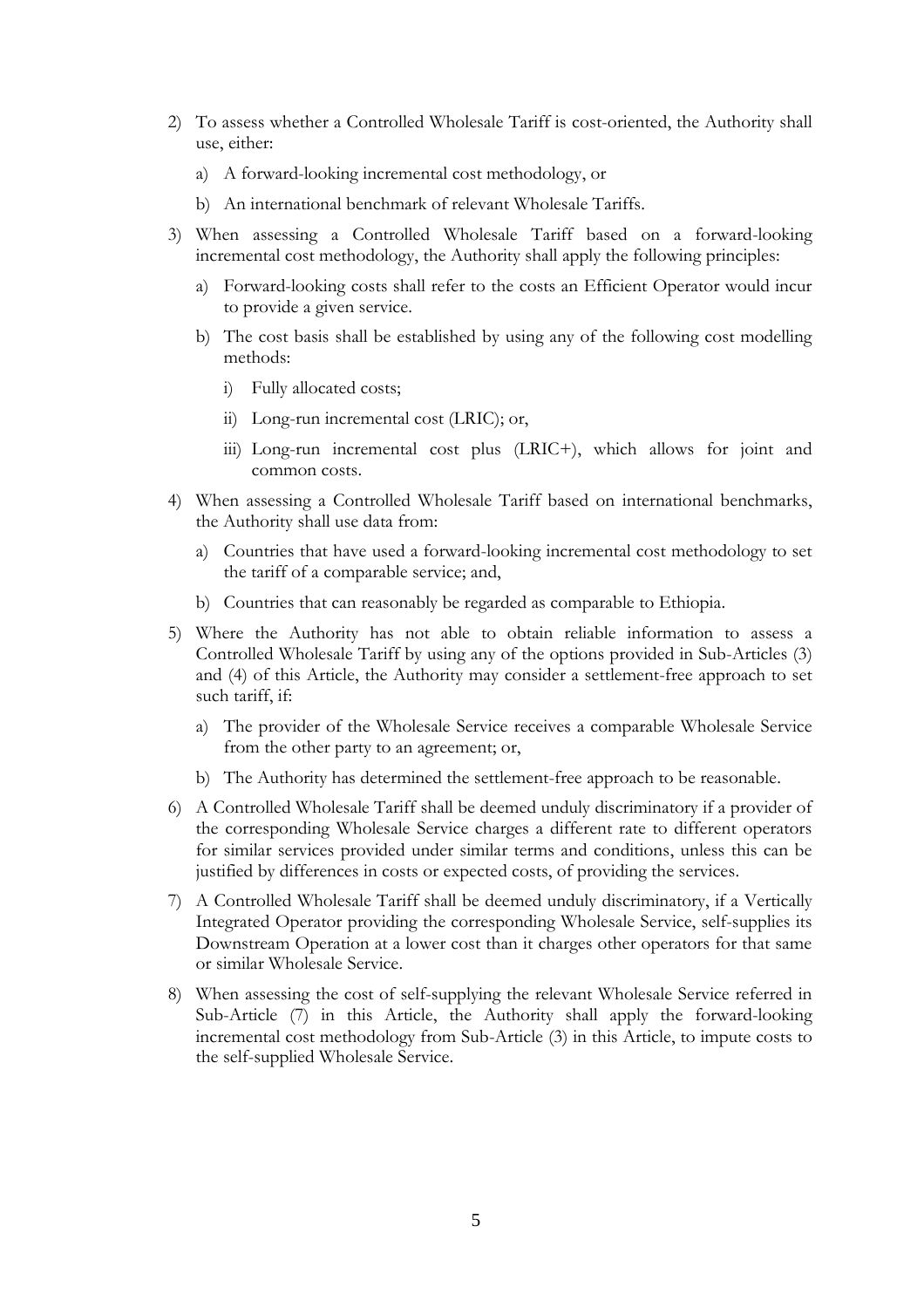# **9. Pricing Principles for Retail Services with Controlled Tariffs**

- 1) When the Authority reviews a filed Controlled Retail Tariff to ensure its lawfulness, the tariff shall pass either the non-predatory test or the margin squeeze test, and in addition, be not unduly discriminatory.
- 2) When assessing whether a Controlled Retail Tariff passes the non-predatory test, the Authority shall consider the following:
	- a) Whether the tariff, for the corresponding service, or service bundle, is below cost. If a tariff is equal or above cost, then the tariff passes the non-predatory test.
	- b) Use the Telecommunications Operator's current year costs, or where available, regulatory accounting costs, subject to reasonable adjustments if these are from a prior year, as the source of information to calculate the cost of a service.
	- c) Use any of the following cost modeling methods to establish the cost basis:
		- i) Fully allocated cost;
		- ii) Long-run incremental cost (LRIC); or,
		- iii) Long-run incremental cost plus (LRIC+), which allows for joint and common costs.
- 3) When assessing whether a Controlled Retail Tariff passes the Margin Squeeze test, the Authority shall consider the following:
	- a) Evaluate occurrence of a Margin Squeeze.
	- b) Assess whether there is a positive margin between the retail tariff and the cost of providing the Retail Service. A tariff passes a Margin Squeeze test if the difference between the retail tariff and the cost is positive.
	- c) Calculate the cost of the Retail Service, taking into account the cost of the necessary input purchased in the wholesale market, plus the Downstream Retail Cost.
	- d) Calculate the cost of providing a Retail Service using the Downstream Retail Cost of the vertically integrated Telecommunications Operator as a proxy for the Downstream Retail Cost of an efficient retail competitor.
	- e) Use the Telecommunications Operator's current year costs, or where available, regulatory accounting costs, subject to reasonable adjustments if these are from a prior year, as the source of information to calculate the Downstream Retail Cost of the vertically integrated Telecommunications Operator.
	- f) Use any of the following cost modelling methods to establish the cost basis of a Retail Service:
		- i) Fully allocated cost;
		- ii) Long-run incremental cost (LRIC); or,
		- iii) Long-run incremental cost plus (LRIC+), which allows for joint and common costs.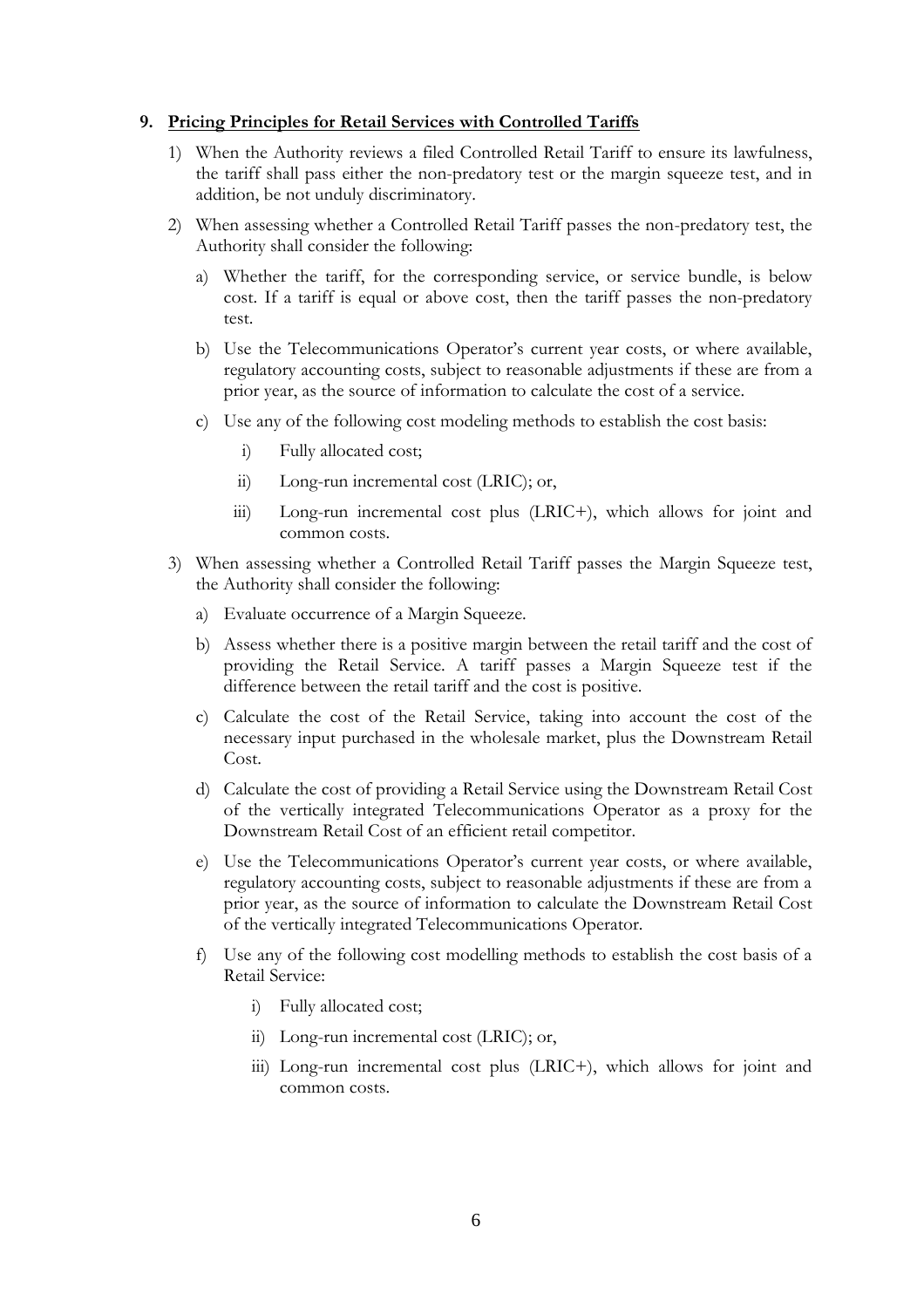#### **10. Undue Price Discrimination**

Any Telecommunications Operator in a relevant retail market shall not charge different prices to customers or classes of customers, for similar services sold under similar terms and conditions, unless this can be justified by differences in the cost or expected cost, of providing the relevant service.

#### **PART SIX REVIEW OF TARIFFS**

#### **11. Review of Tariffs**

- 1) The Authority shall have the power to review and control tariffs of any licensed Telecommunications Operator pursuant to Article 46 of the Proclamation.
- 2) The Authority may, on its own motion, or in response to a petition filed by any interested party, initiate a proceeding to observe whether the tariffs of any Telecommunications Operator are lawful.
- 3) Where the Authority decides to initiate a proceeding to review a tariff, it shall follow the pricing principles described in Articles 8 and 9 of this Directive, depending on whether the review is for a wholesale or a retail tariff.
- 4) Without prejudice to Sub Article (2) of this Article, where the Authority decides to initiate a proceeding, it shall do so in accordance with the procedure established in Articles 35 through 38 of the Proclamation, and adhere to the following procedure:
	- a) Issue a Public Notice informing interested parties that it is initiating a regulatory proceeding to review and set a tariff to ensure its lawfulness.
	- b) The Public Notice shall be accompanied by a discussion paper, indicating the reason for the tariff review, and the approach the Authority intends to undertake to ensure that the tariff is lawful.
	- c) The Notice shall also include the period within which interested parties may submit comments along with filing requirements, and a timeframe for the public consultation.
	- d) The Authority shall give interested parties no less than fifteen (15) working days to respond and submit comments.
	- e) After receiving comments from interested parties, the Authority shall have no more than fifteen (15) working days to respond to the comments received and either:
		- i) Respond addressing each comment and render a final determination; or
		- ii) Respond addressing each comment, issue a second discussion paper, if needed, and give interested parties no less than fifteen (15) working days to submit comments, before rendering a final decision.
	- f) The Authority may, at its own discretion, allow more than two (2) rounds of comments from interested parties before rendering a final determination.
	- g) The Authority shall issue a written decision and shall state with particularity the reasons underlying its action.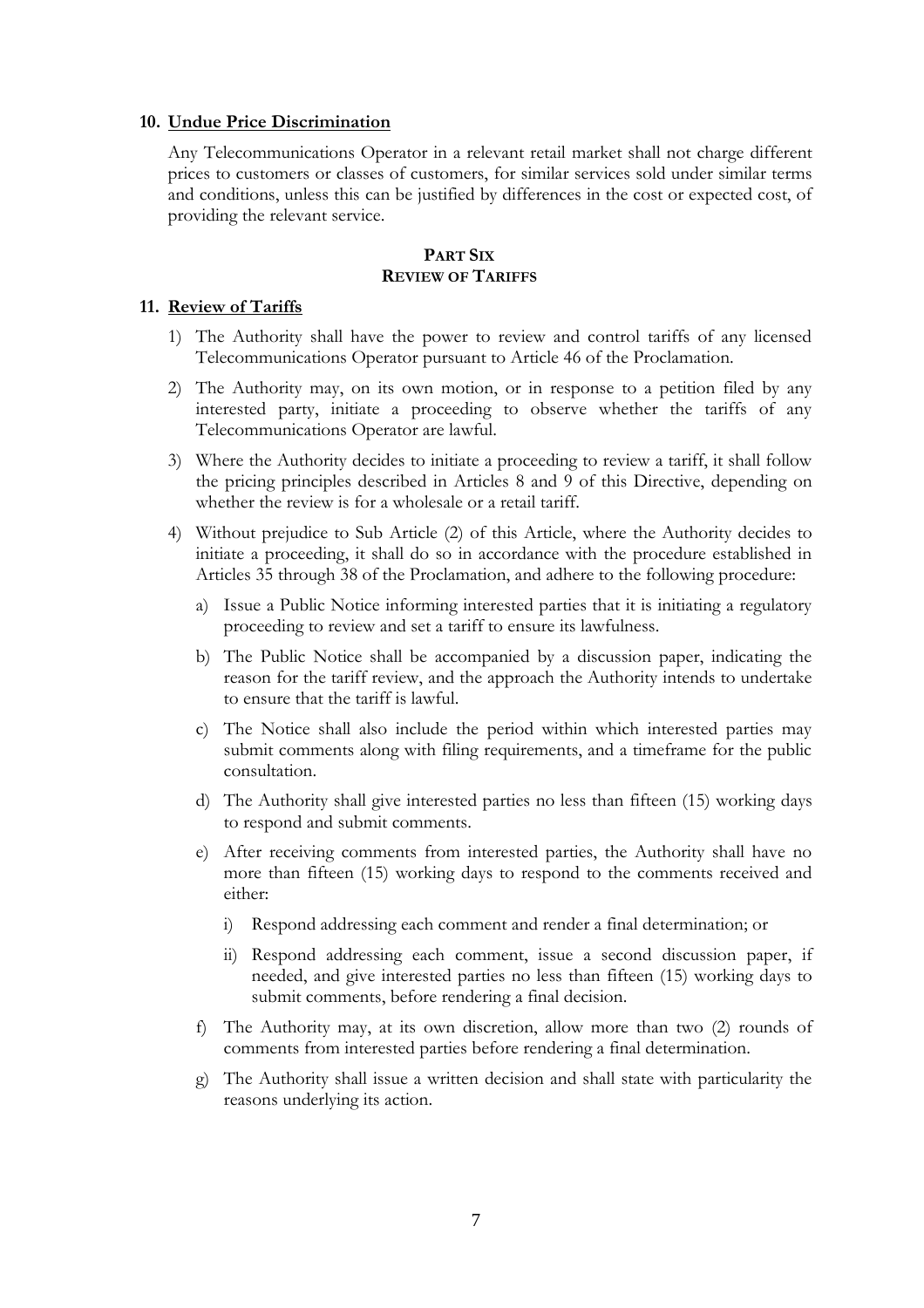#### **PART SEVEN ACCOUNT SEPARATION**

#### **12. Accounting Separation**

- 1) Where the Authority has determined that a provider of a Wholesale Service has SMP in a relevant market for a Wholesale Service, and the provider is a Vertically Integrated Operator that also provides Retail Services, the Vertically Integrated Operator shall keep separate accounts, as if the Wholesale Service were in fact carried out by a legally independent company, so as to identify all elements of cost and revenue attributable to such services.
- 2) The Authority may, at its own discretion, adopt Directives prescribing how the account separation referred to in Sub-Article 1 of this Article shall be implemented.

# **PART EIGHT PUBLICATION OF TARIFFS**

# **13. Publication of Controlled Tariffs by The Authority**

- 1) Any Telecommunications Operator that the Authority determines possesses SMP in one or more relevant product markets shall publish its tariff on its website.
- 2) The Authority shall publish on its website, or ensure that there is published, adequate and up-to-date information, on all approved Controlled Tariffs.

# **PART NINE COMPLIANCE AND ENFORCEMENT**

#### **14. Compliance**

The Authority shall monitor a Telecommunications Operator's compliance with the provisions of the Proclamation and this Directive.

#### **15. Enforcement**

- 1) Where the Authority, consistent with the provisions of this Directive, the Proclamation, and other instruments that the Authority may issue, determines that a Telecommunications Operator has violated the provisions of this Directive, it shall impose remedies pursuant to Article 52 of the Proclamation, that shall include fines or restitution.
- 2) Without prejudice to Sub-Article (1) of this Article, the Authority's remedies and sanctions shall be guided by the Council of Ministers' Regulation issued pursuant to Article 52(6) of the Proclamation that determines the types of infractions that would result in license revocation, suspension, and other administrative measures and stipulate the penalties and the amount of fines to be paid.

#### **PART TEN MISCELLANEOUS PROVISIONS**

#### **16. Confidentiality**

To the extent that information provided by Telecommunications Operators pursuant to this Directive is confidential, the Authority shall protect the confidentiality of such information.